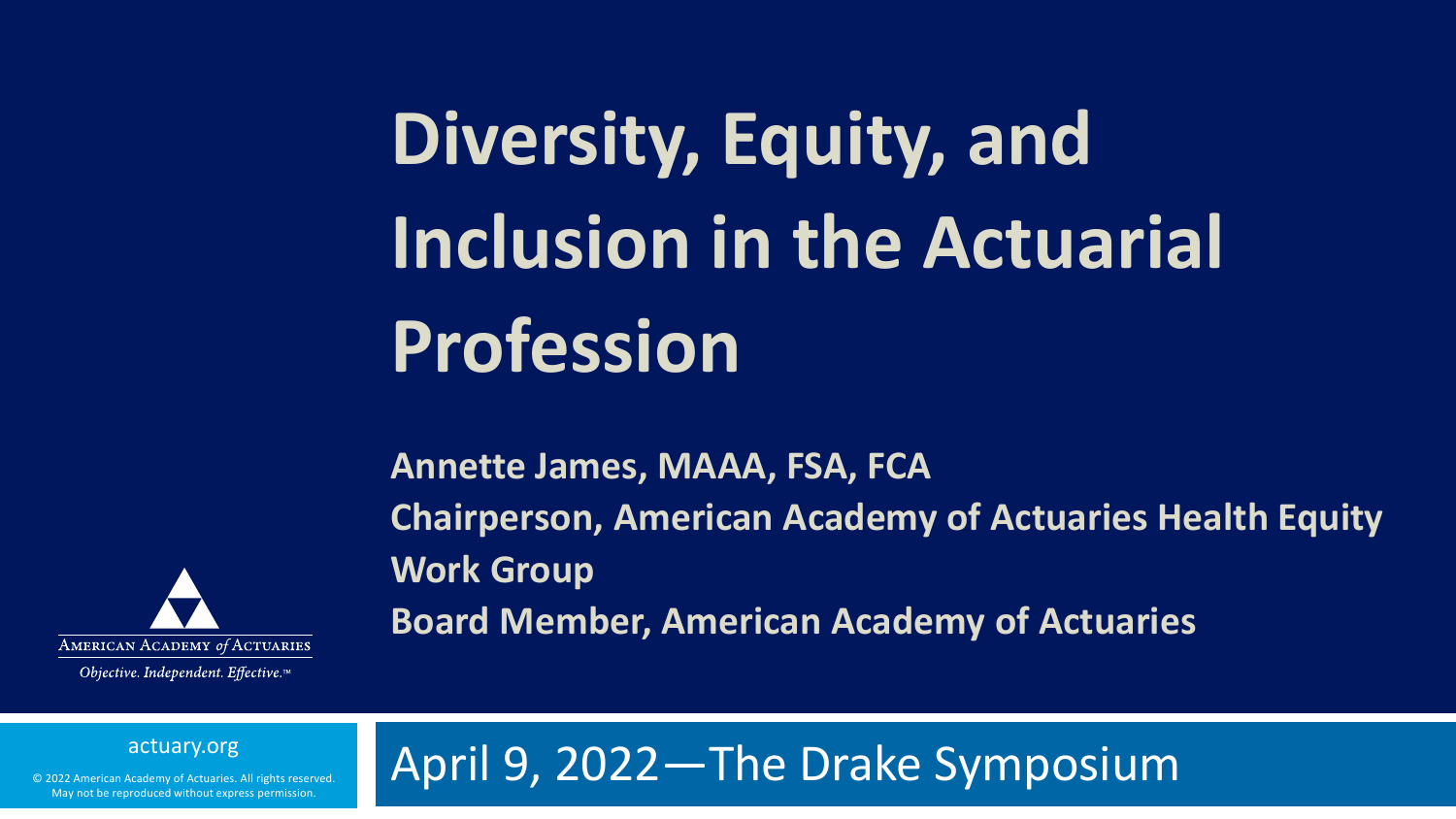#### Disclaimer

**Please note:** My statements and opinions are my own and do not necessarily represent the official statements or opinions of the American Academy of Actuaries, any boards, councils, or committees, work groups of the Academy, nor my employer.

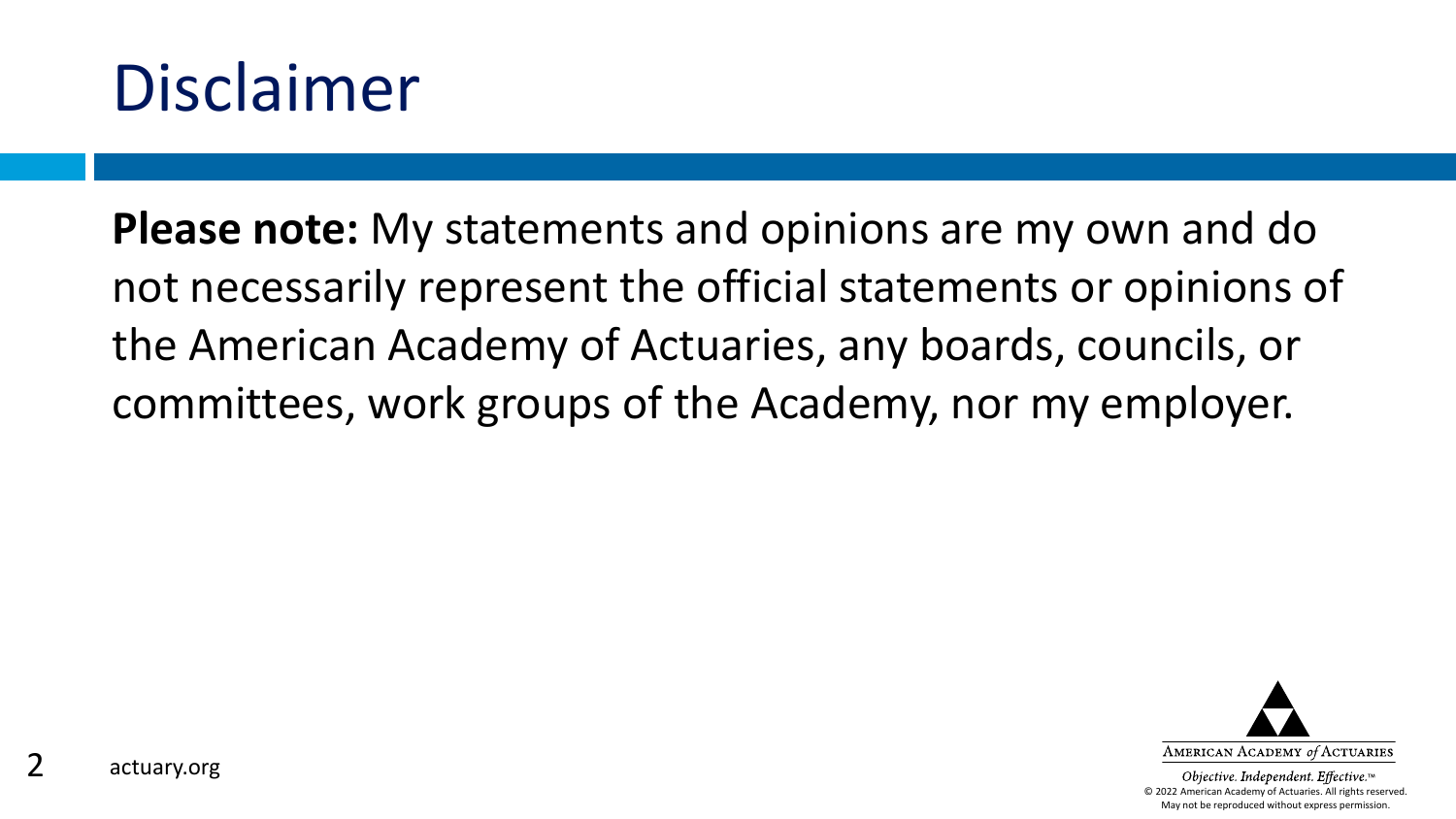## About the American Academy of Actuaries

- □ Founded in 1965 to:
	- Serve as the public policy voice for the U.S. actuarial profession; and
	- **Provide the professionalism structure for the U.S. actuarial** profession
		- **U.S. Qualification Standards**
		- Actuarial standards of practice
	- **19,500 members, 1,200 volunteers**

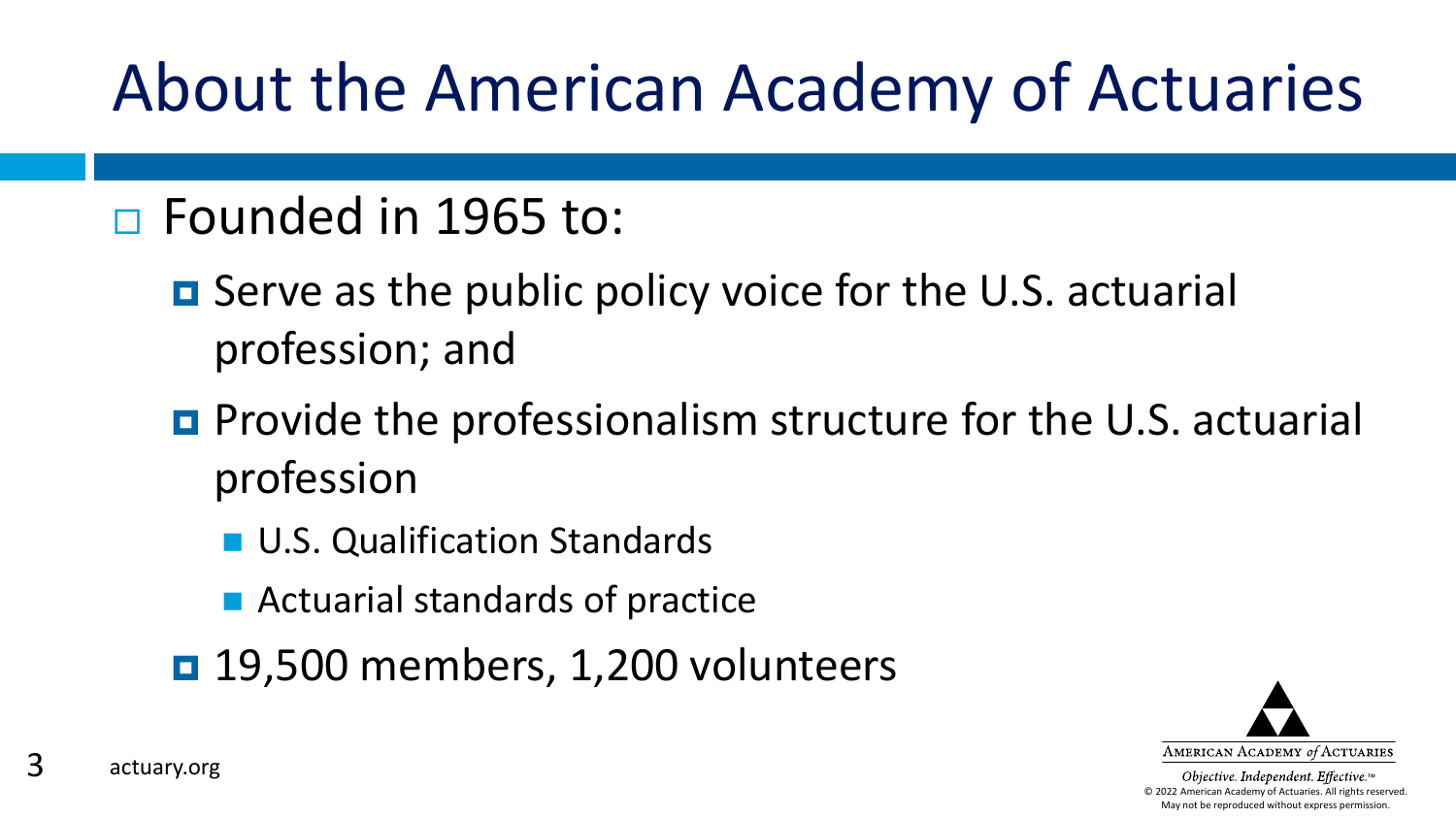The Academy serves and engages with over 19,500 members who practice in the U.S.



**Age\***



\*Some members do not list age, area of practice, or employment type

4 actuary.org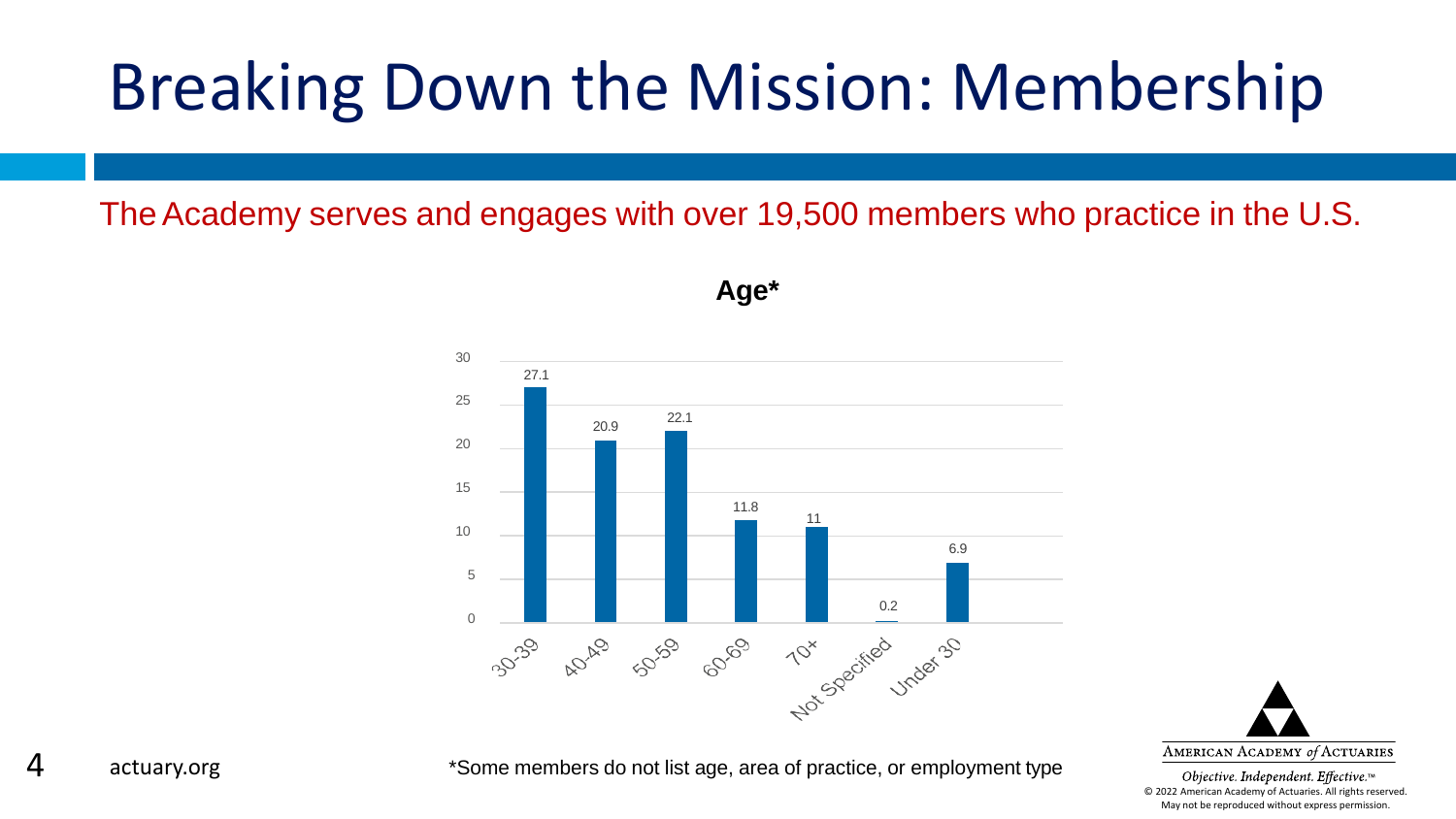#### **Gender\***





\*Approximately 0.1% do not list gender or listed as nonbinary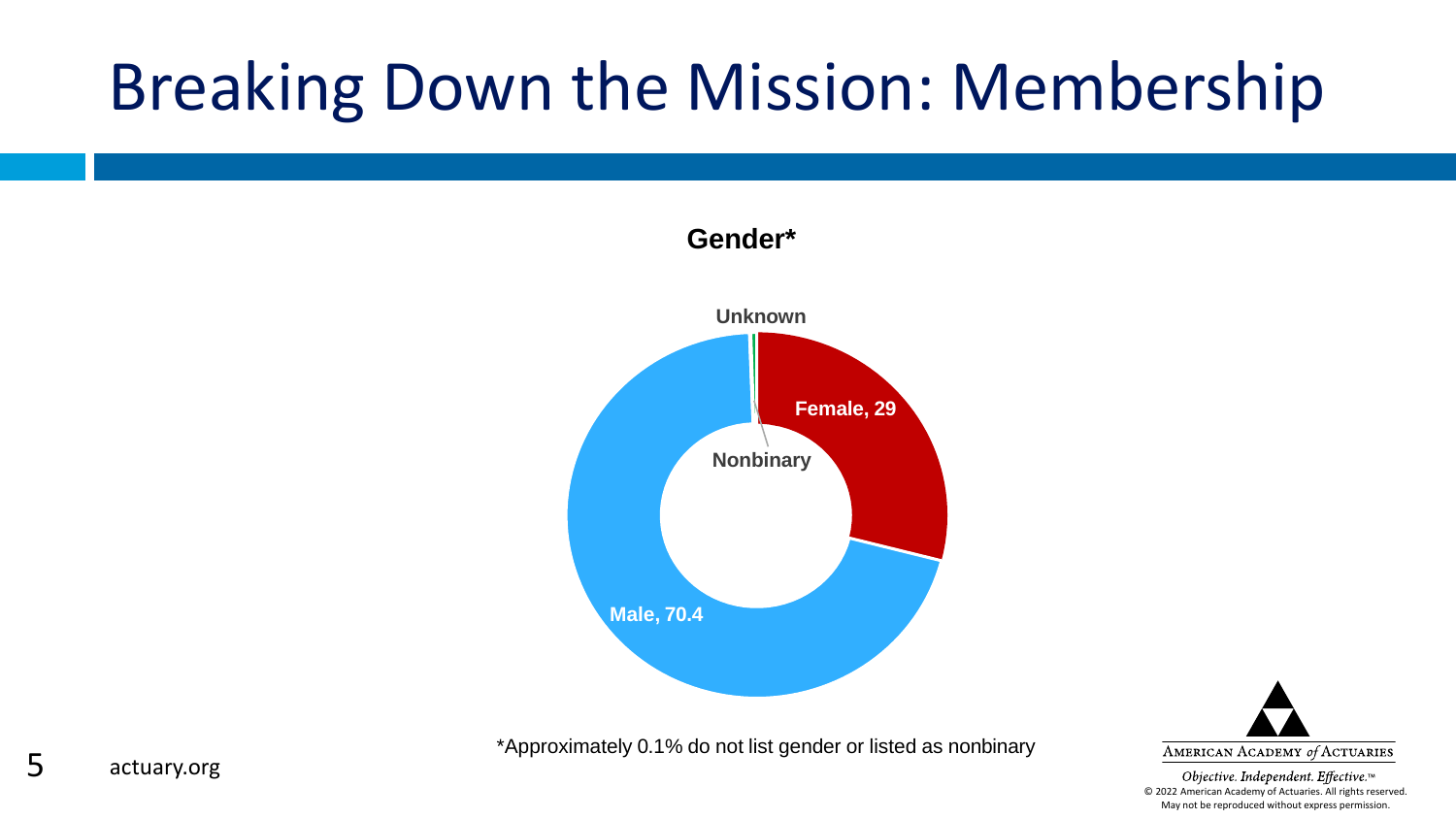#### **Race/Ethnicity\*\***



\*\*Percentage based on 22% of members who provided race/ethnicity data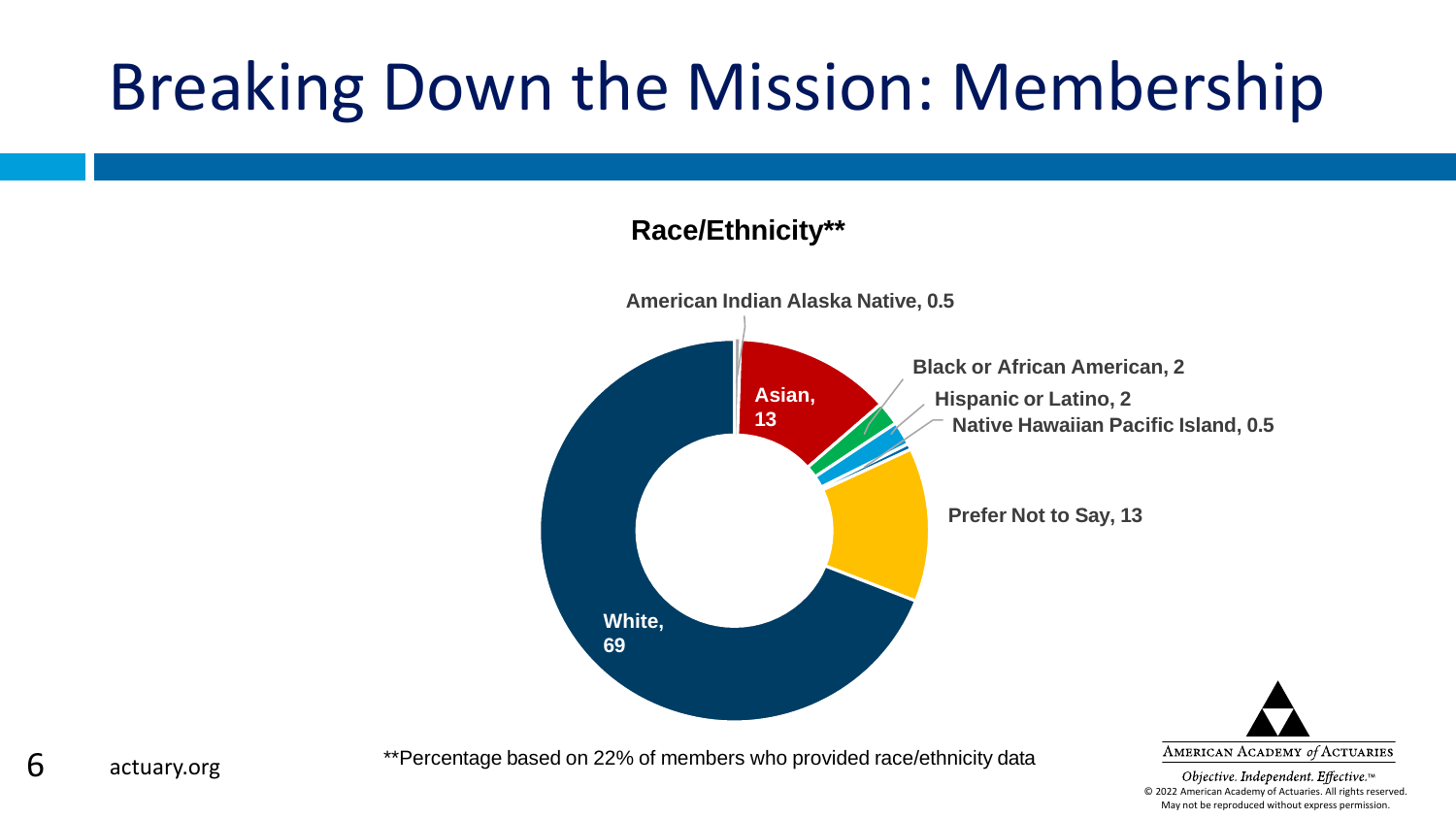**Practice Council\*\*\***



# AMERICAN ACADEMY of ACTUARIES

Objective. Independent. Effective.™ © 2022 American Academy of Actuaries. All rights reserved. May not be reproduced without express permission.

#### 7 actuary.org

\*\*\*Some members do not list age, area of practice, or employment type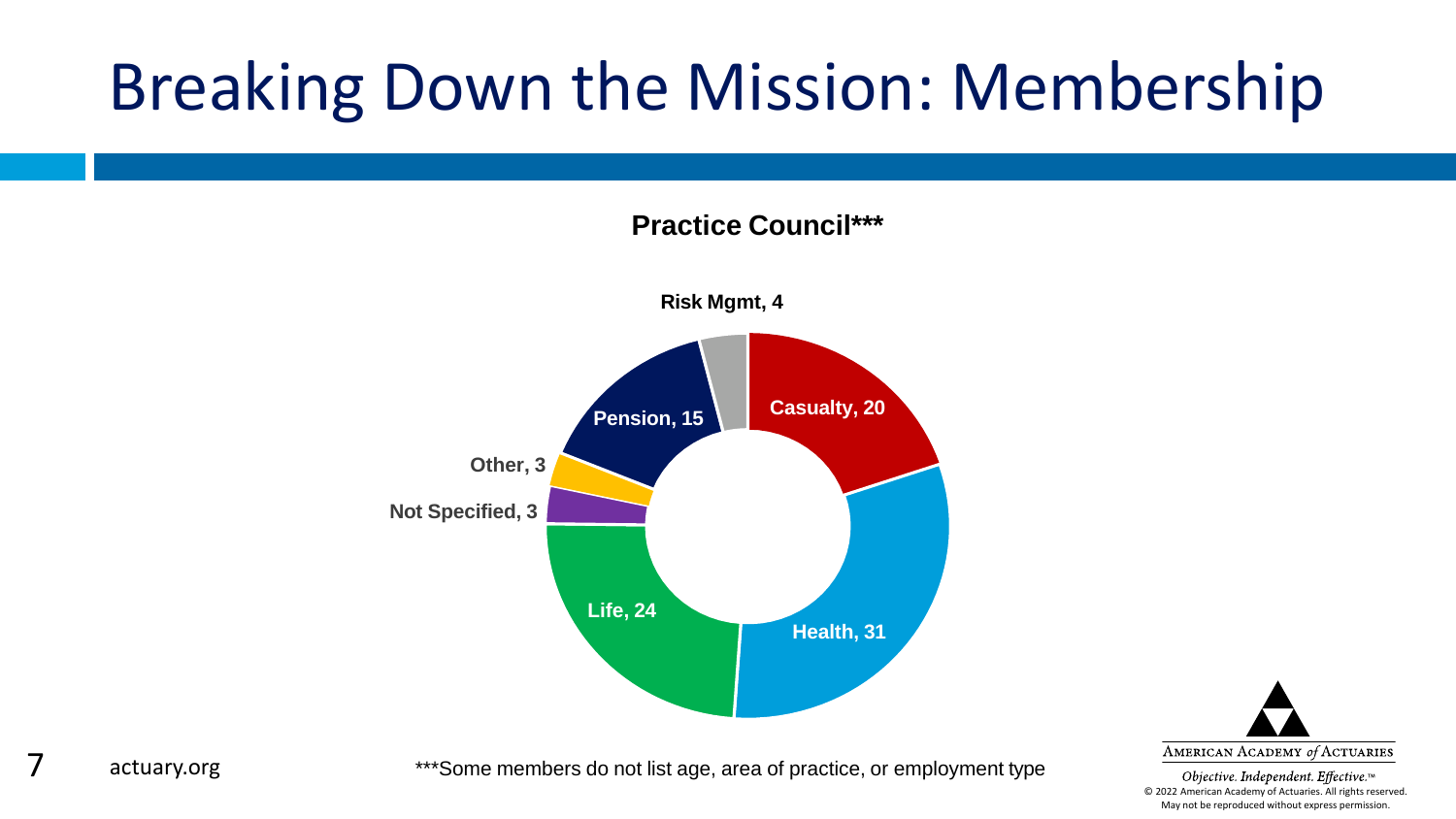#### DEI: What Does It Mean?

 $\square$  Diversity

Building a community that reflects different perspectives

 $\Box$  Equity

**Eliminating disparities in outcomes for different** groups

 $\Box$  Inclusion

8 actuary.org **D** Making sure team members feel valued

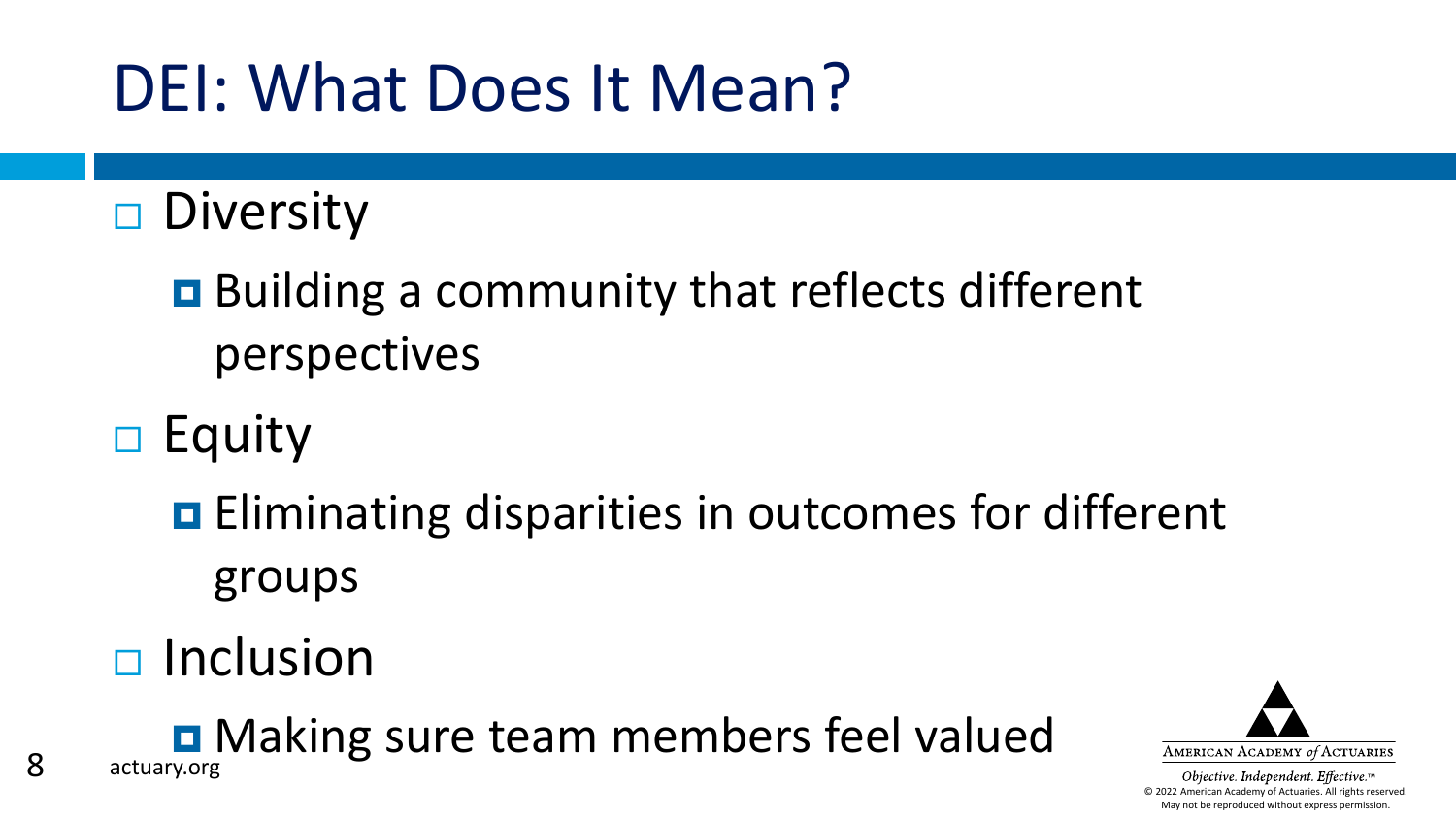## DEI and the Academy

Strategic focus—woven into everything we do:

#### $\square$  Employees

**E** Employment policies

- Volunteers
	- Seek out diversity of thought and life experience
- $\Box$  Wider actuarial community
	- $\blacksquare$  Education
	- **Professionalism**
- 9 actuary.org

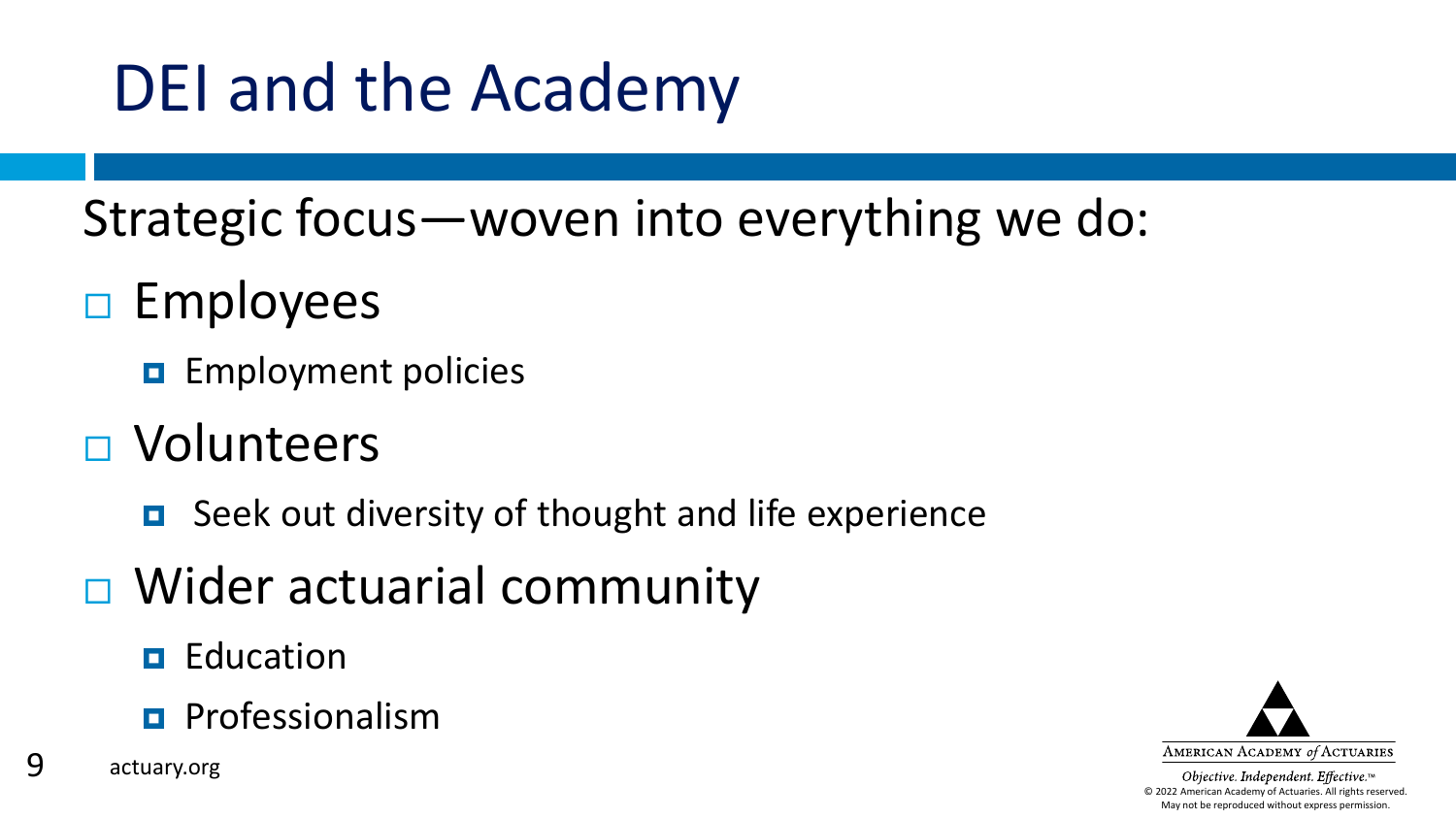#### DEI and the Academy

Strategic focus—woven into everything we do:

- $\Box$  Public policy
	- **E** Enhance equity, reduce disparities in outcomes
	- **E** Ensure actuarial practices support equity principles

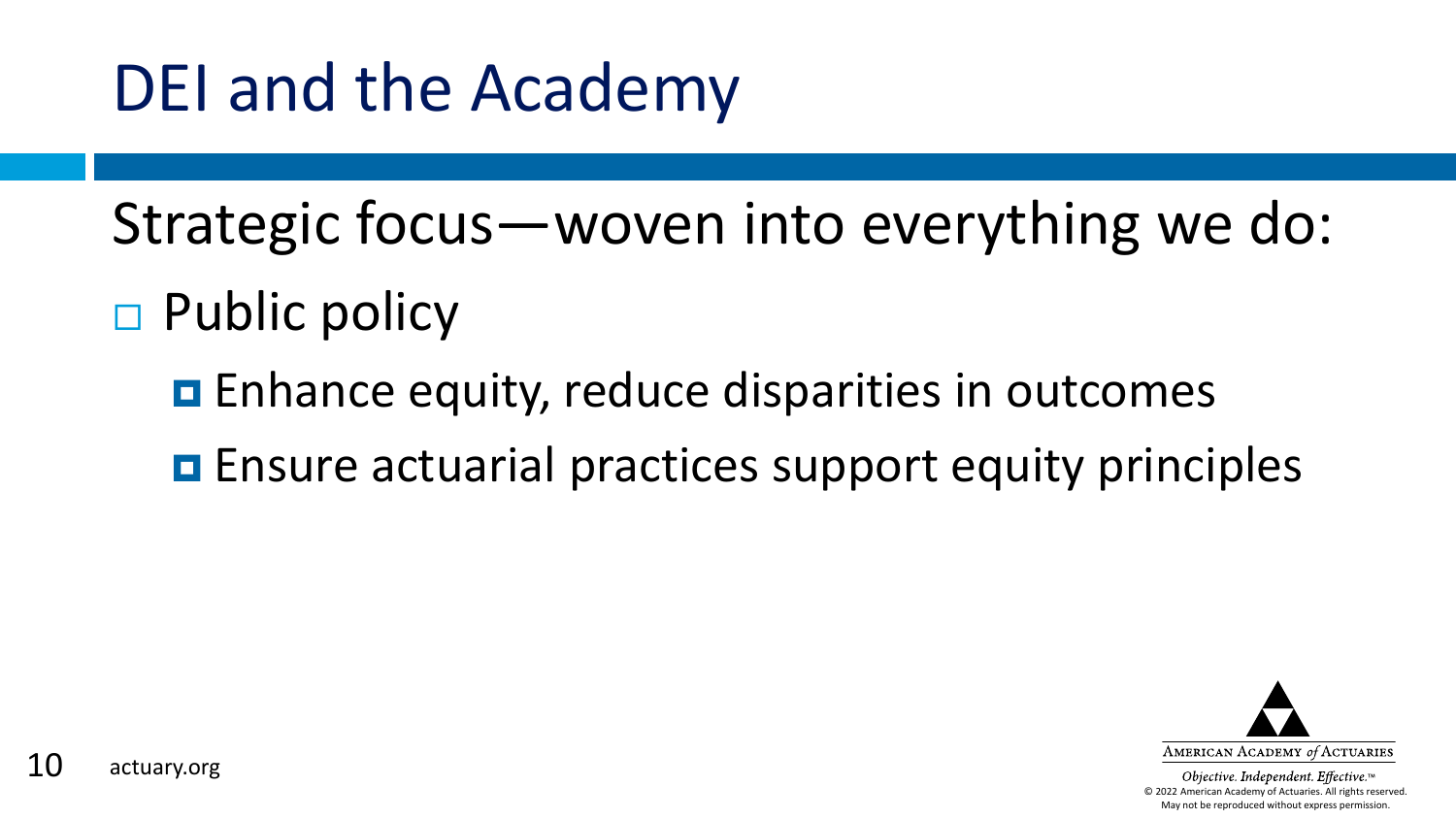# Equality vs. Equity

- $\Box$  Equality: providing the same resources (access) to everyone. Treating everyone the same may not be fair.
- Equity—short term: allocating resources to achieve a fair and just outcome in an unbalanced system





Image source: "Addressing Imbalance," by Tony Ruth for the 2019 Design in Tech Report. https://onlinepublichealth.gwu.edu/wp-content/uploads/sites/47/2021/03/equity.png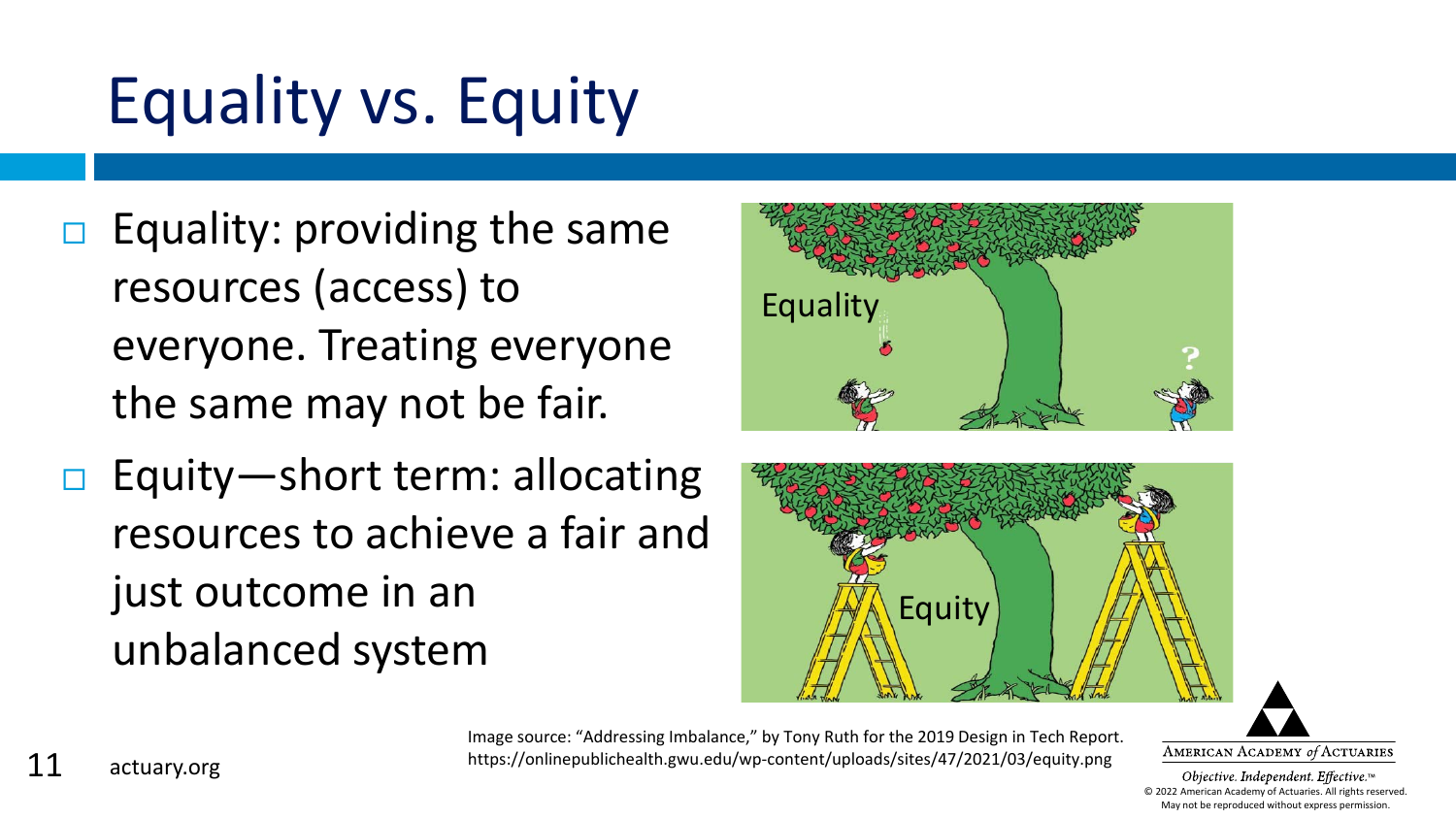# Equality vs. Equity

□ Equity—long term: Fixing the system for longterm equitable access





Objective. Independent. Effective.™ © 2022 American Academy of Actuaries. All rights reserved. May not be reproduced without express permission.

12 actuary.org

Image source: "Addressing Imbalance," by Tony Ruth for the 2019 Design in Tech Report. https://onlinepublichealth.gwu.edu/wp-content/uploads/sites/47/2021/03/equity.png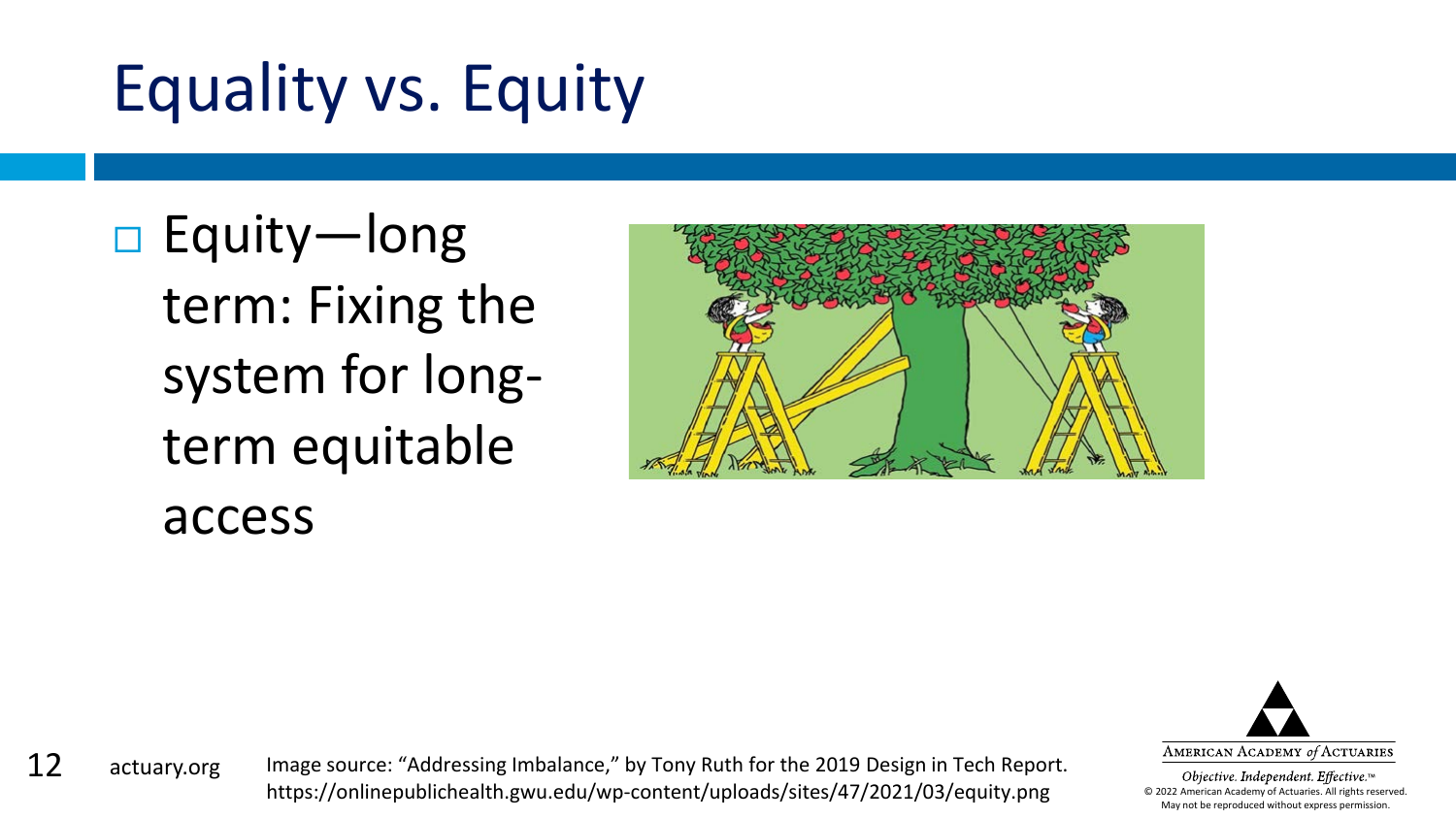#### Important Definitions

- **Health equity** means that everyone has a fair and just opportunity to be as healthy as possible. This requires removing obstacles to health such as poverty, discrimination, and their consequences, including powerlessness and lack of access to good jobs with fair pay, quality education and housing, safe environments, and health care.
- **Health disparities** are differences in health or its key determinants that adversely affect marginalized or excluded groups. Disparities in health and in the key determinants of health are the metric for assessing progress toward health equity.
- **Social determinants of health** are nonmedical factors such as employment, income, housing, transportation, child care, education, discrimination, and the quality of the places where people live, work, learn, and play, which influence health.

Source: Braveman P, Arkin E, Orleans T, Proctor D, and Plough A. *[What Is Health Equity? And What Difference Does a Definition Make?](https://www.rwjf.org/en/library/research/2017/05/what-is-health-equity-.html)* Princeton, NJ: Robert Wood Johnson Foundation, 2017.

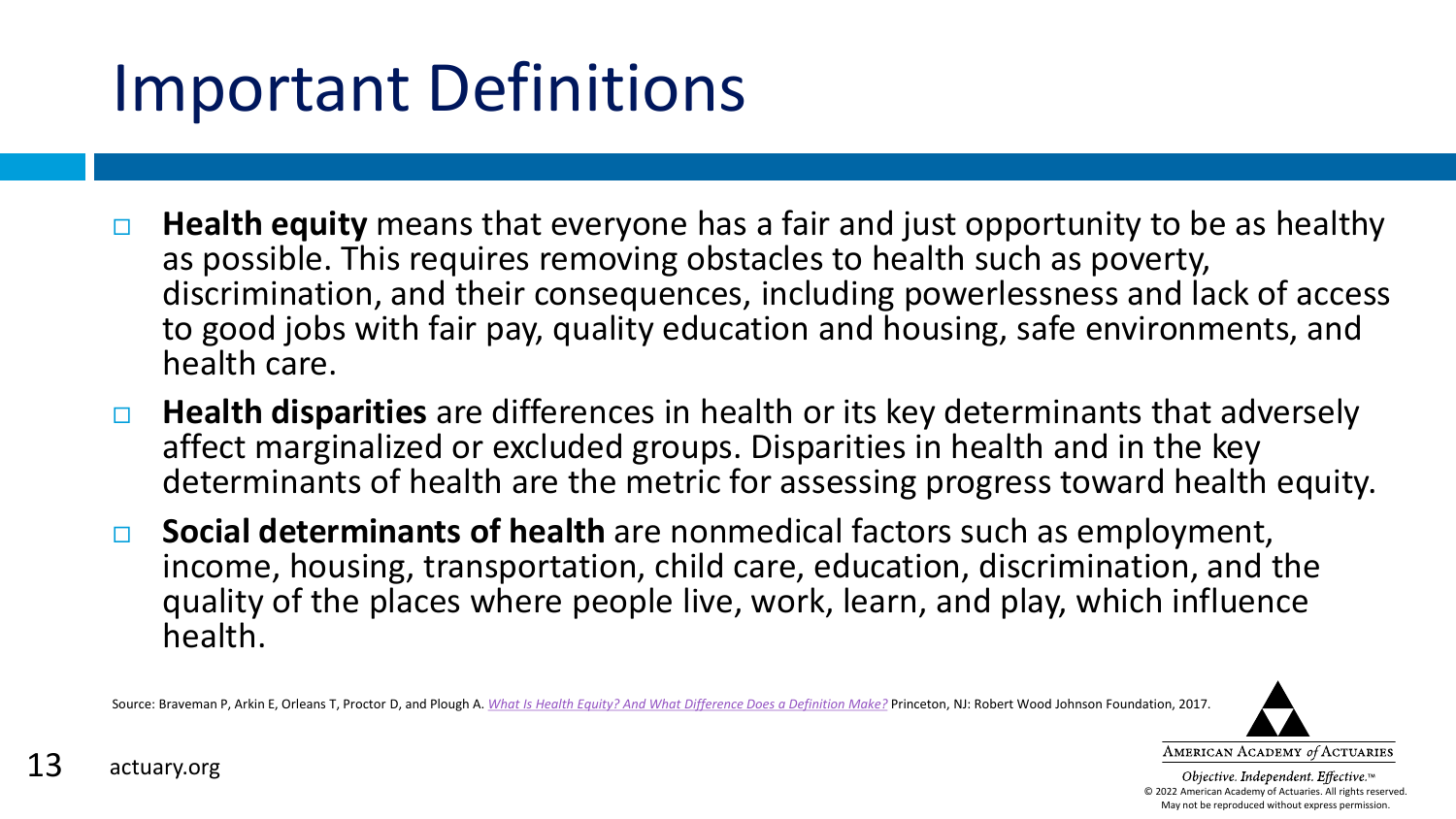### Dimensions of Disparities

- $\Box$  Race and ethnicity
- $\Box$  Age
- Socioeconomic status
- Geographic location
- $\Box$  Disability
- $\Box$  Language
- Gender
- $\Box$  Citizenship status
- $\Box$  Sexual orientation and gender identity

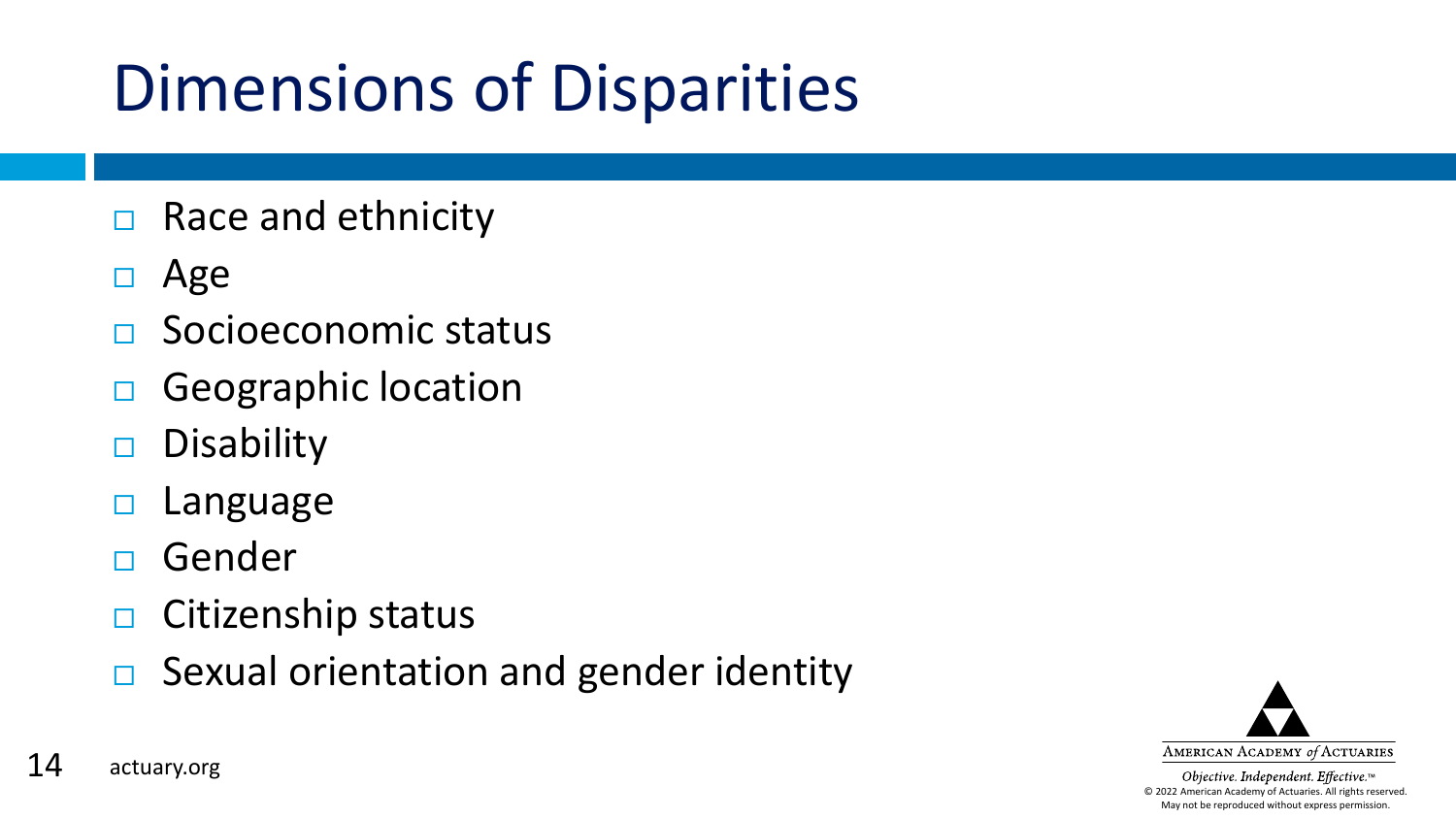#### COVID-19 Has Disproportionately Affected People of Color



AMERICAN ACADEMY of ACTUARIES

Objective. Independent. Effective.™ © 2022 American Academy of Actuaries. All rights reserved. May not be reproduced without express permission.

[Source: CDC, Risk for COVID-19 death by Race/Ethnicity, as of 5/12/2021. www.cdc.gov/coronavirus/2019](http://www.cdc.gov/coronavirus/2019-ncov/covid-data/investigations-discovery/hospitalization-death-by-race-ethnicity.html) ncov/covid-data/investigations-discovery/hospitalization-death-by-race-ethnicity.html, accessed 5-12-2021

15 actuary.org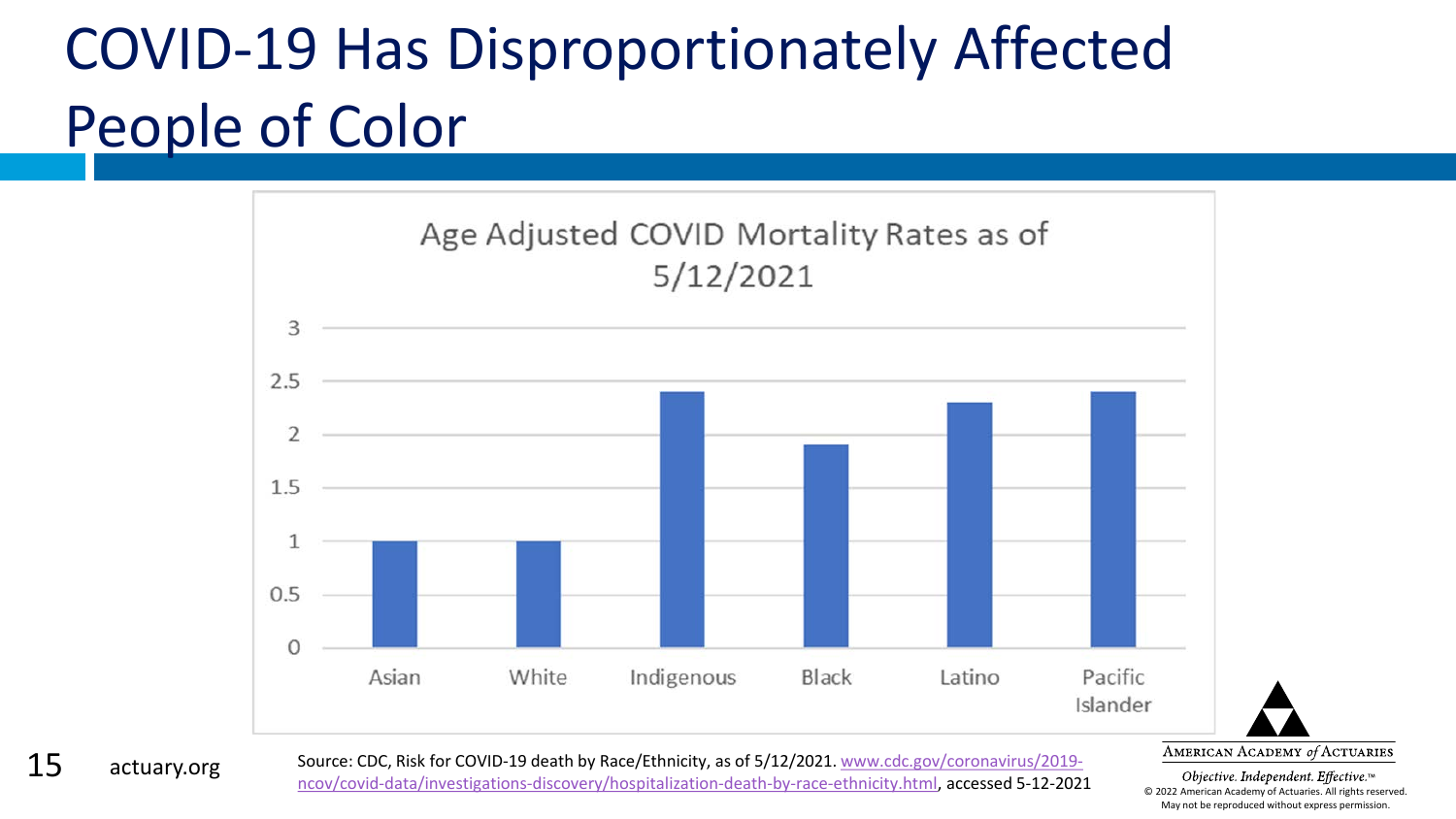#### Health Disparities Have Economic Consequences

\$135 **BILLION** 

total economic gain per year if health disparities removed \$42 **BILLION** 

untapped productivity due to health disparities

BILLION

excess health care costs due to health disparities

Source: W.K. Kellogg Foundation and Altarum, 2018, https://altarum.org/sites/default/files/uploaded-publicationfiles/WKKellogg\_Business-Case-Racial-Equity\_National-Report\_2018.pdf

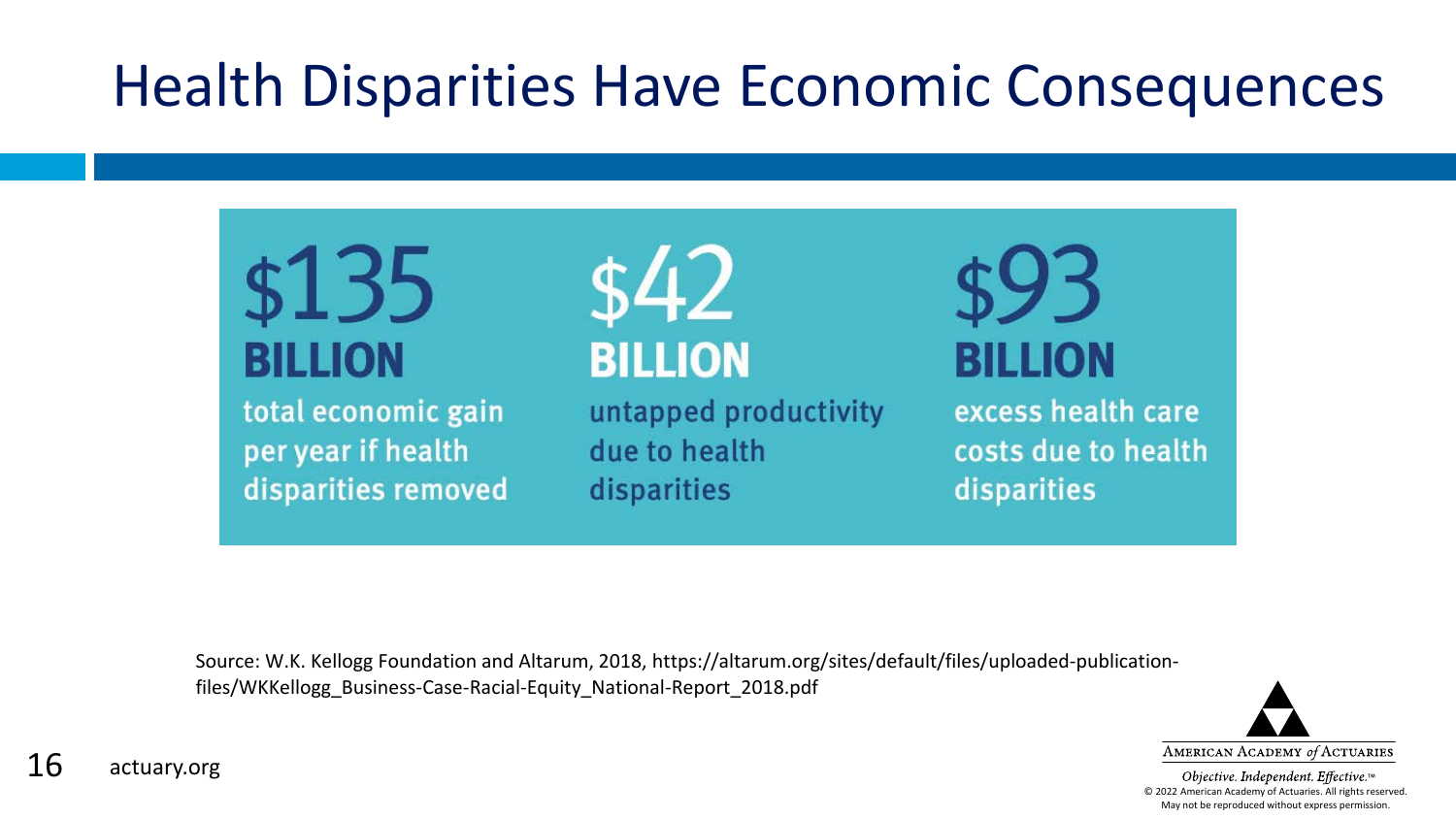# Why Actuaries Care About Health Equity

- Key health care decision-makers rely on actuaries for advice
- Unique skillset to quantify costs of health disparities to the health care system
- $\Box$  Commitment to identifying and addressing issues on behalf of the public interest
- $\Box$  Desire to explore and understand whether any actuarial practices inadvertently lead to or exacerbate health disparities and inefficient use of health care dollars
- $\Box$  Potential to use actuarial principles to reduce health disparities and improve health outcomes
- Equity lessons learned by health actuaries may be applicable to other actuarial areas

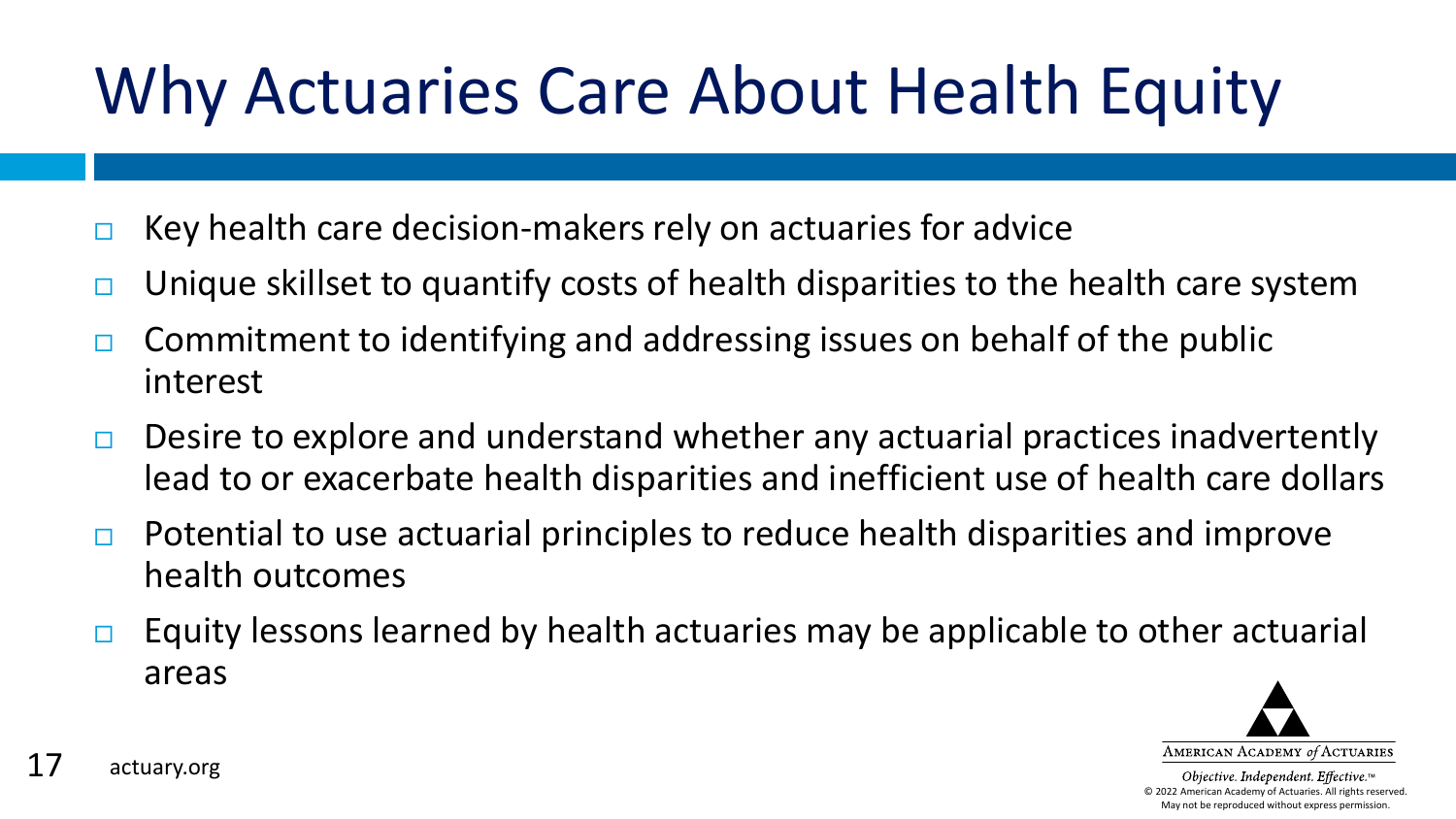# Health Policy / Actuarial Collaboration

- $\Box$  Health policy experts and researchers have been studying health equity for decades
- $\Box$  Actuaries benefit from the perspectives of health policy makers and regulators to understand the big picture
- $\Box$  Actuarial perspective may be missing link to operationalize desired health equity outcomes for health plans

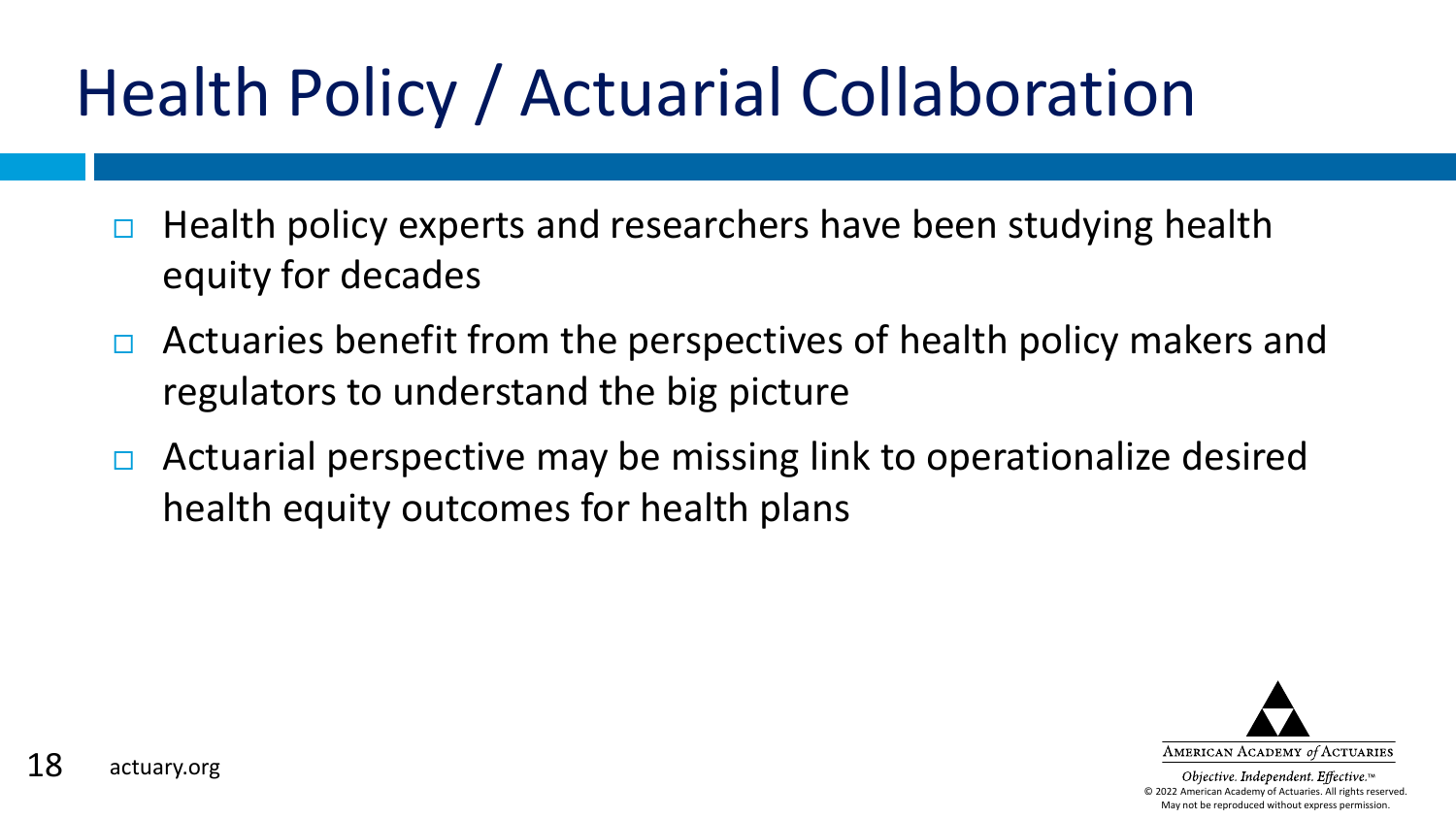# Academy Health Equity Work Group (HEWG)

- $\Box$  Created to contribute actuarial perspective to health equity
- Focus:
	- $\Box$  Evaluate actuarial practices in the context of health equity
		- Identify and monitor actuarial data sources and methodologies that may affect health disparities
		- Assess the extent to which actuarial practices contribute to health disparities
		- Explore options for addressing identified actuarial drivers of health disparities
		- Identify areas in which actuarial methods can contribute to improving health equity
	- **E** Educate actuaries and other stakeholders on health equity issues
- **Apply an equity lens when considering the impact of current or**  $\triangle$ proposed health care policiesAMERICAN ACADEMY of ACTUARIES 19 actuary.org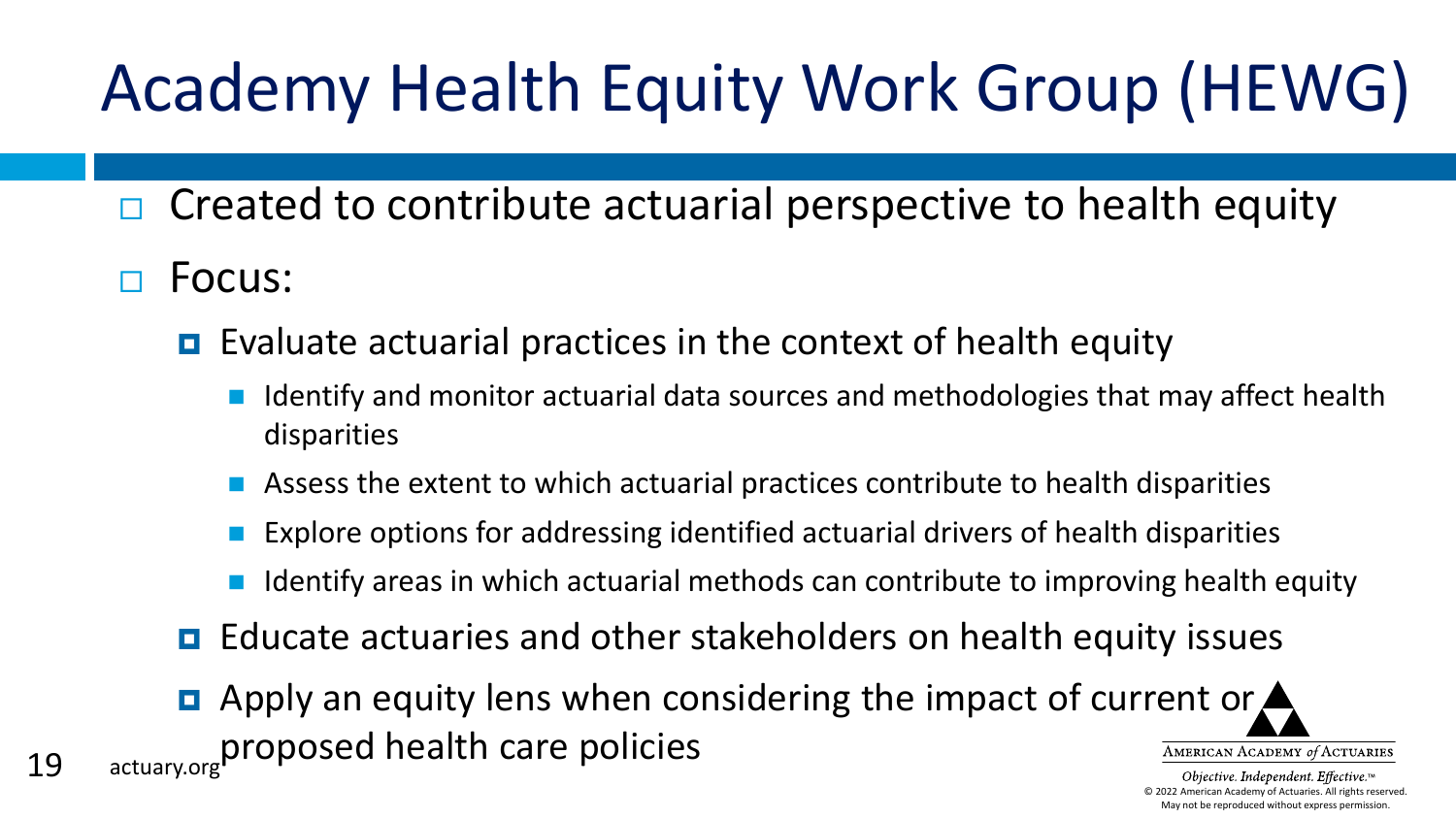## HEWG—Specific Areas of Exploration

#### Sample list of questions for exploration

- **Premium pricing** 
	- Could health actuarial methods of pricing benefits foster inequity? How are offsetting cost reductions considered when rating additional benefits? Does using a one-year time frame limit the ability to consider longer-term cost reductions?

#### **B** Benefit design

 $\blacksquare$  How is benefit design used to attract and maintain health plan members? Are there barriers to individuals in choosing the plan that best fits their needs, and if so, do they contribute to health inequities?

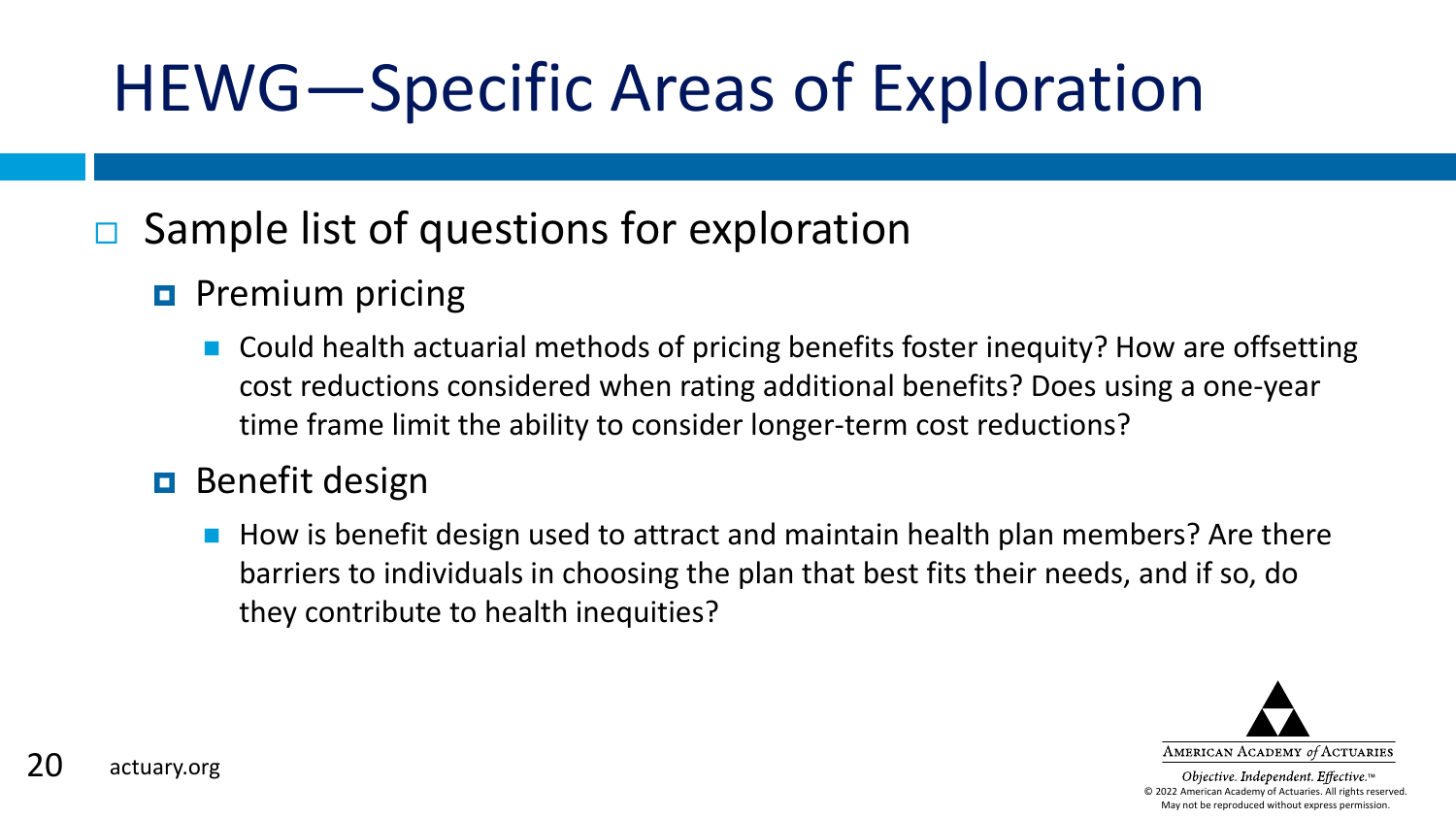# HEWG—Specific Areas of Exploration

#### $\Box$  Sample list of questions for exploration

- **Provider contracting and network development** 
	- Are quality provisions and outcome measures in Alternative Payment Model (APM) contracts aligned with achieving equitable health outcomes?
- **D** Managing population health
	- $\blacksquare$  How do algorithms that are designed to identify enrollees for disease management, care management, or wellness programs—and the proxy data underlying the algorithms—affect disparities?

#### n Data

■ What are appropriate sources of data for measuring health disparities?

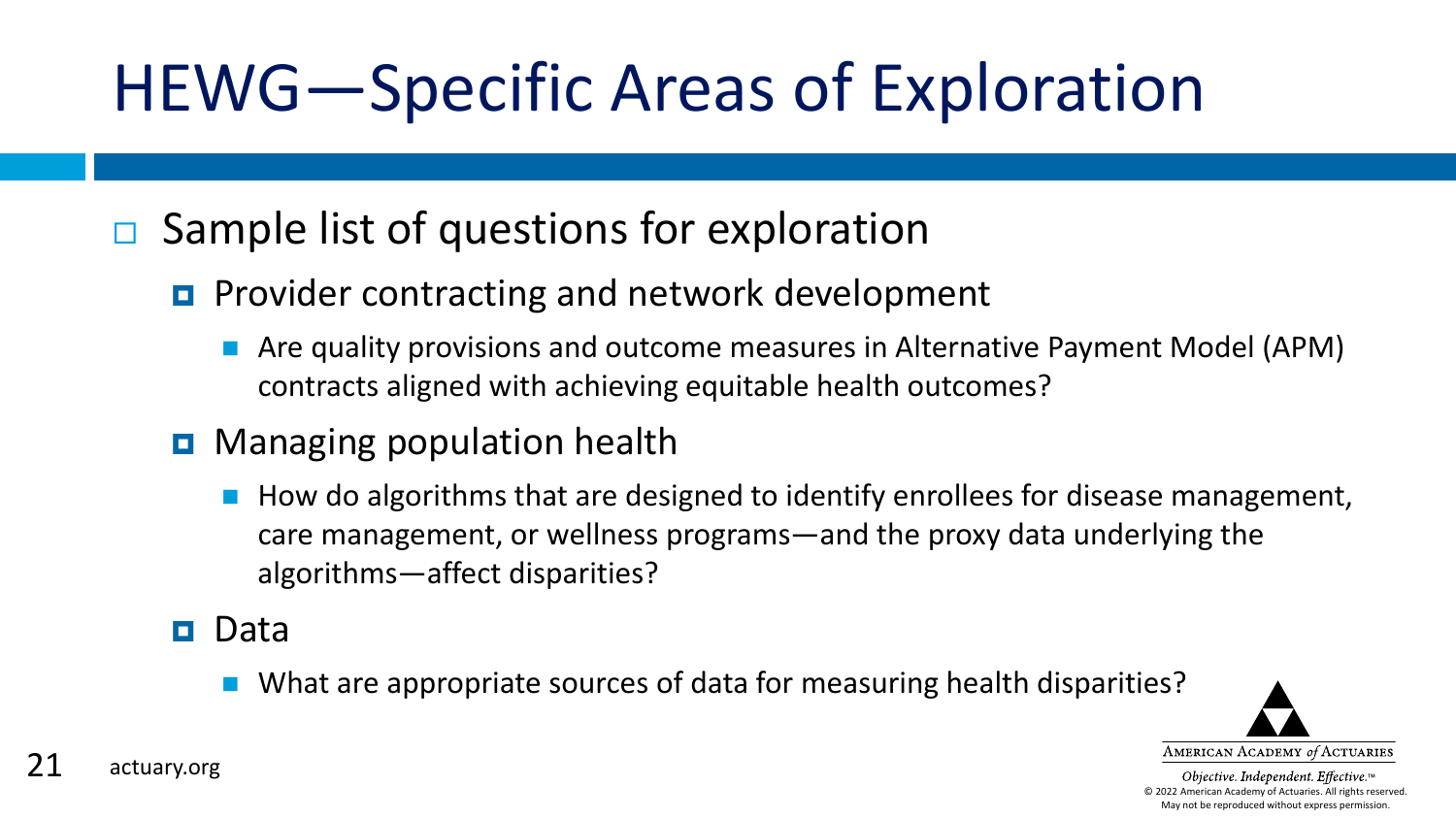## HEWG—Specific Areas of Exploration

- □ Areas of overlap
	- **<u>n</u>** Use of historical data
	- **Risk adjustment / risk stratification**
	- **D** Use of algorithms

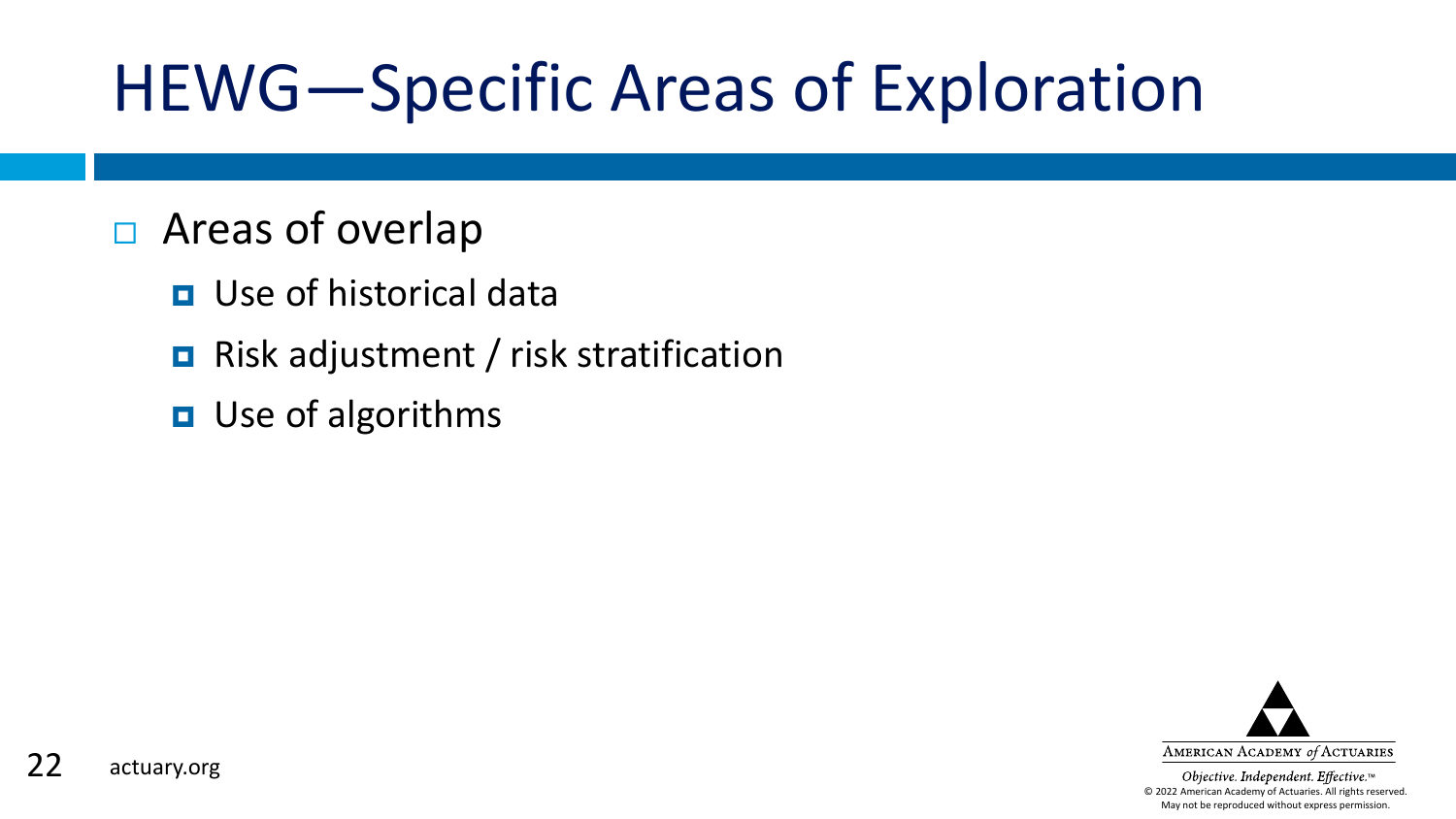#### Population Health Example: Diabetes Management Program

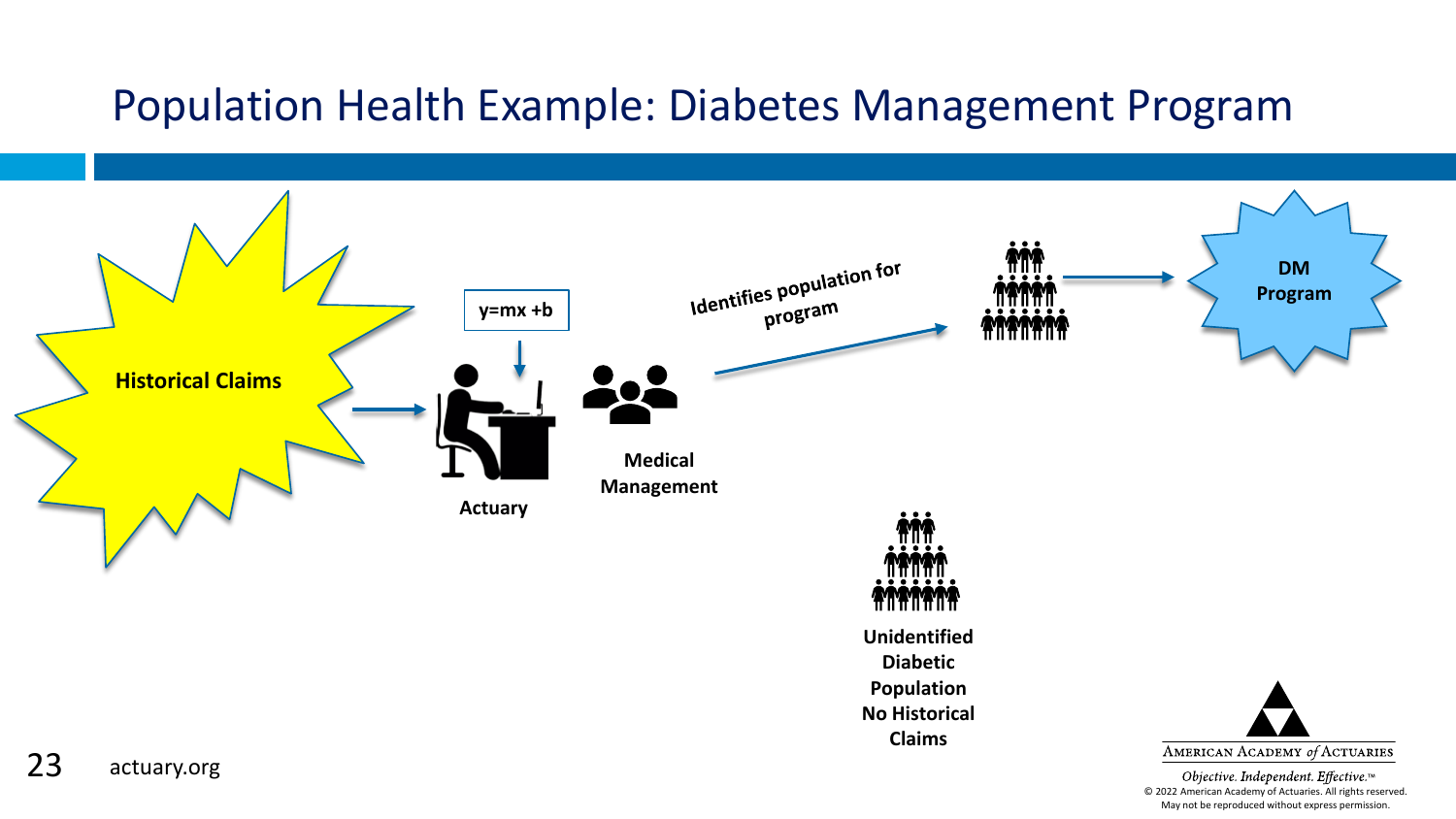#### Population Health Example: Diabetes Management Program (cont.)



Source: <https://www.diabetes.org/resources/statistics/statistics-about-diabetes>

Objective. Independent. Effective.™ © 2022 American Academy of Actuaries. All rights reserved. May not be reproduced without express permission.

24 actuary.org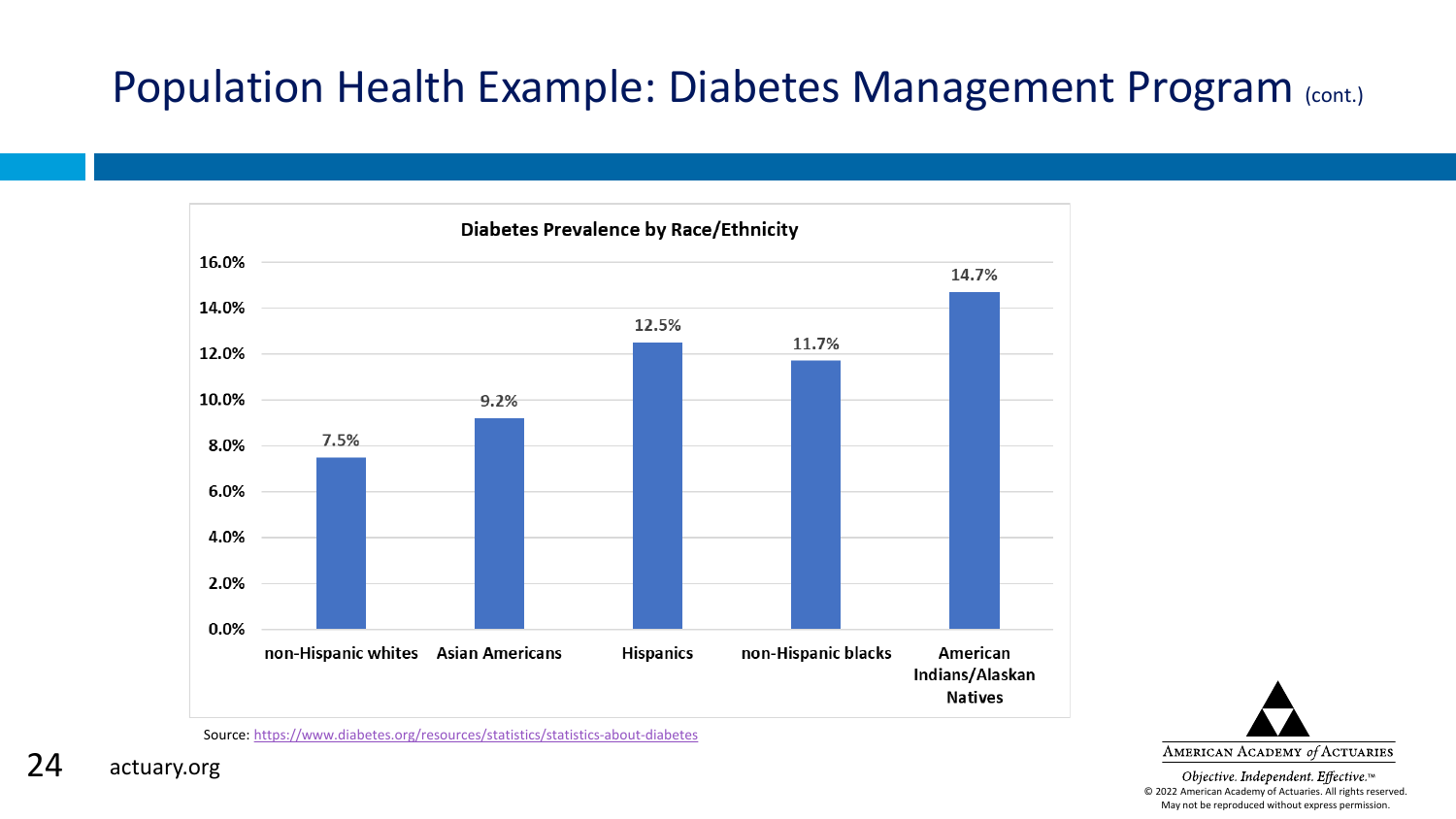HEWG: Early Indications/Areas for Deeper Exploration

- □ Cost not indicative of risk/need for groups experiencing health disparities
	- **D** Underutilization of health care by marginalized groups
- $\Box$  Projecting historical data may embed bias
- **Predictive models based on cost can exacerbate** health disparities and lead to misallocation of resources

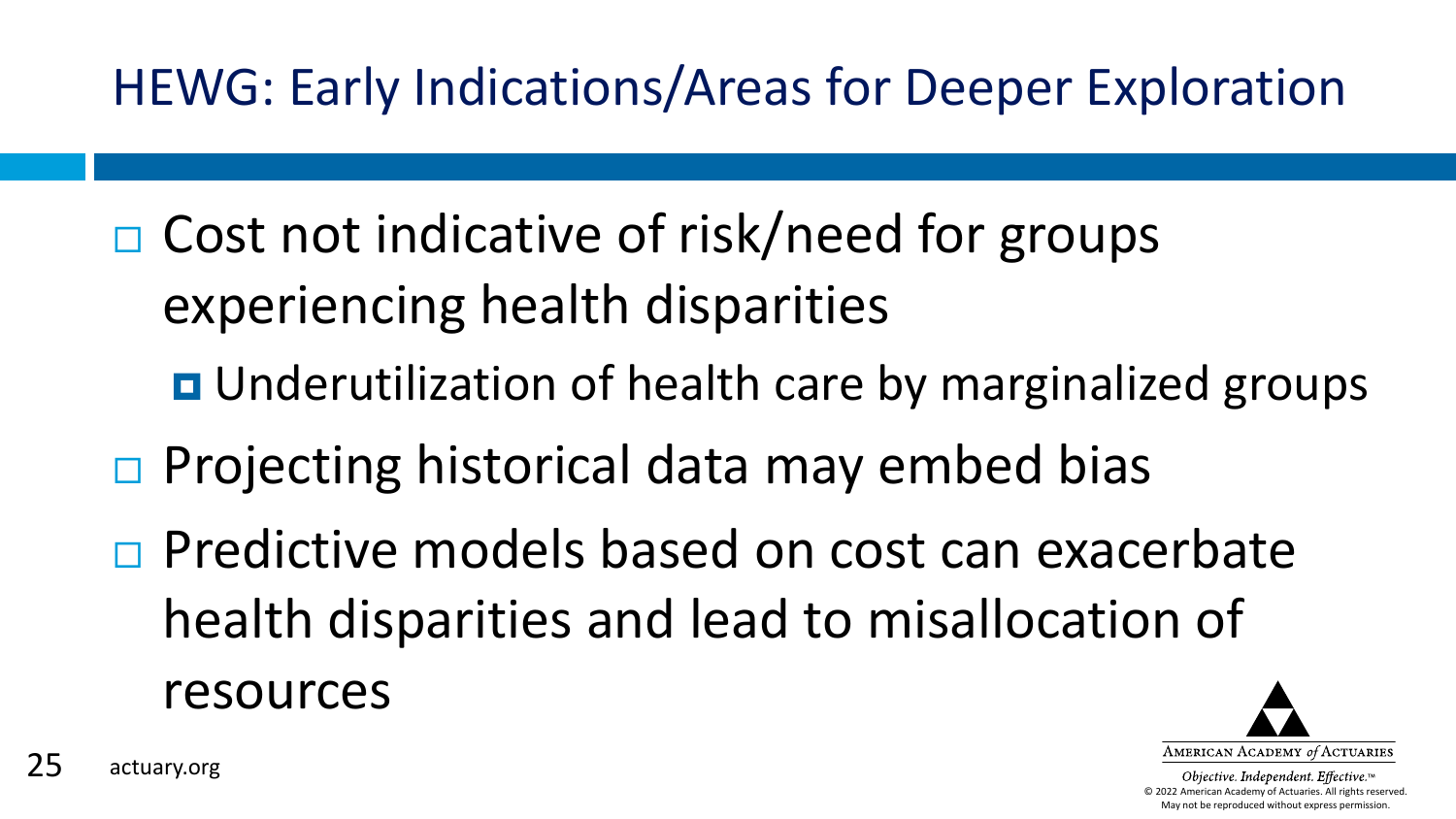# Challenges for the Actuarial Profession

- $\Box$  How to incorporate health equity into health work and avoid unintended consequences
	- **Better understand the health ecosystem, policy, and** real-world implications
- $\Box$  Availability and reliability of data needed to evaluate and monitor health disparities
- $\Box$  May need to develop new ways to collect, analyze, and use data
	- **D** Use of averages vs. distribution

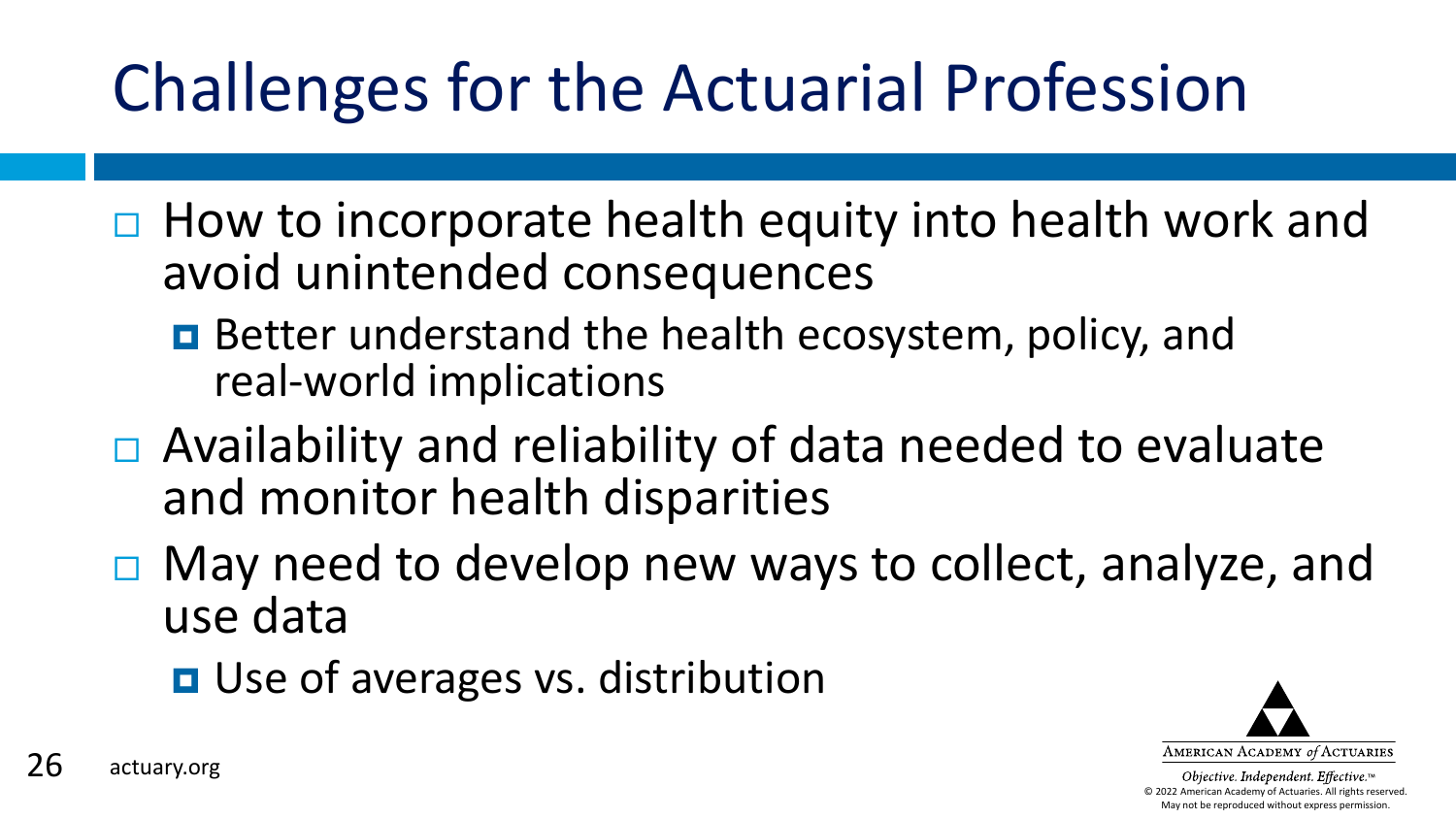## Final Thoughts

 $\Box$  The Academy's work on health equity is one example of how actuarial work can impact public policy and make a real difference in people's lives.